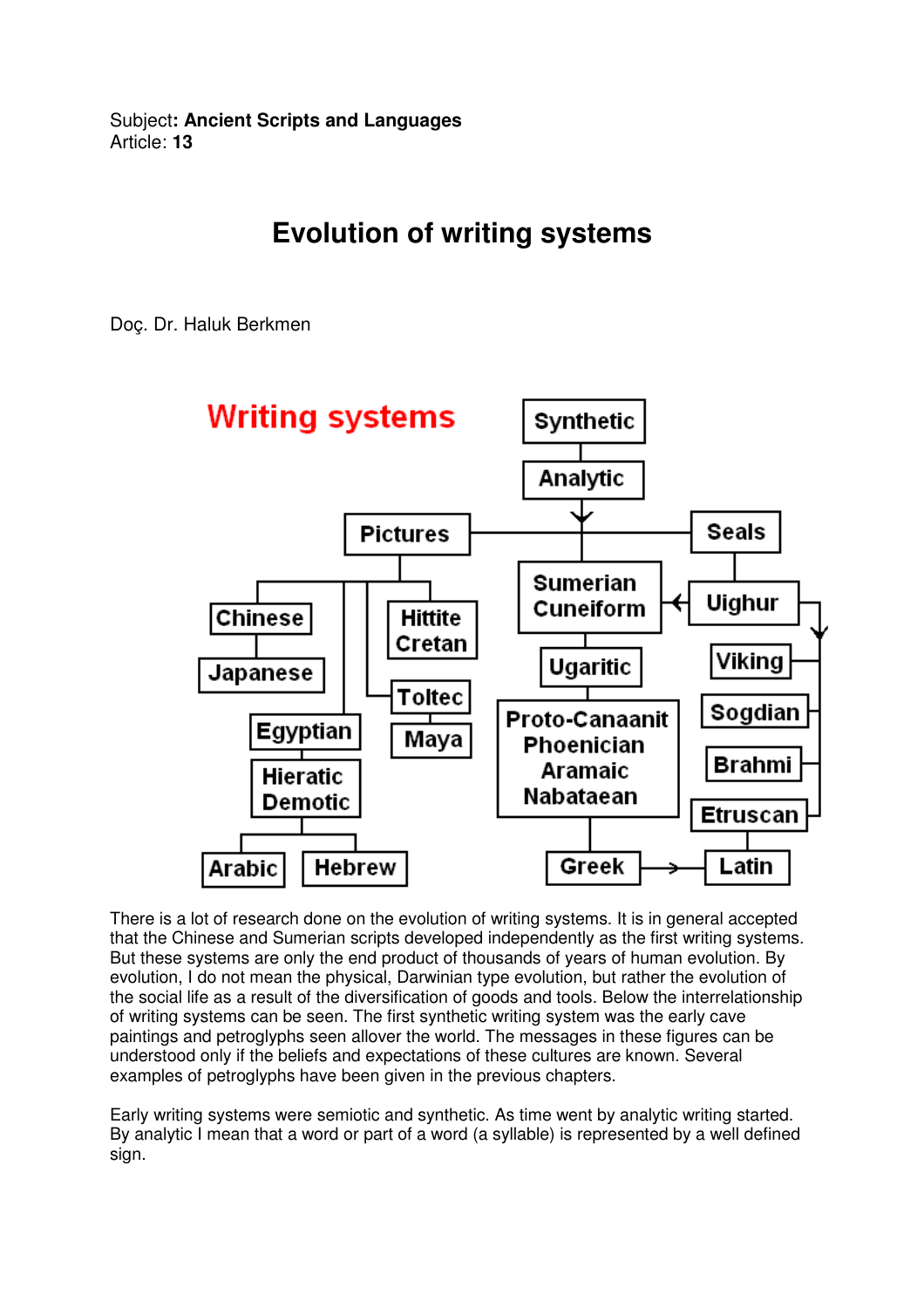Synthetic writing developed into analytic writing when the pictures transformed into simplified seals. The above Table cannot be found in any standard textbook. This is because the sealbased form of expression and communication, specific to nomadic Uighur tribes, has not been considered as a writing system by linguistic scholars. The picture-based writing system is known as "Pictographic", but no name exists for the seal-based writing system. The sealbased system started in Asia, with the need to mark the herd animals of nomadic tribes. This was a way for identifying animals when two herds occupied a common pasture. The seals were stylized and simplified forms of the petroglyphs and in time started to represent monosyllabic root words. This is how the Uighur (Turkic) runic syllabary came into being.

The Sumerian people, who came to Mesopotamia from Asia, started to make marks on soft clay, which came to be known as the Cuneiform writing system. The early cuneiforms were representations of root words. Since each form was a full word the script was recognized as being "logographic. Below some examples are shown. We can see how the simple Sumerian pictographic writing system transformed into the complicated system of Assyrians and Babylonians. On the right we see an original Sumerian clay tablet.



The same transformation from simple to complicated forms happened within the Chinese script. Three examples can be seen below.



It can happen that several different styles of writing have or even are still being used by some cultures. In the ancient times the Hittites used both the cuneiform Sumerian system and also their own pictographic (hieroglyphic) system in parallel. The cuneiform influence